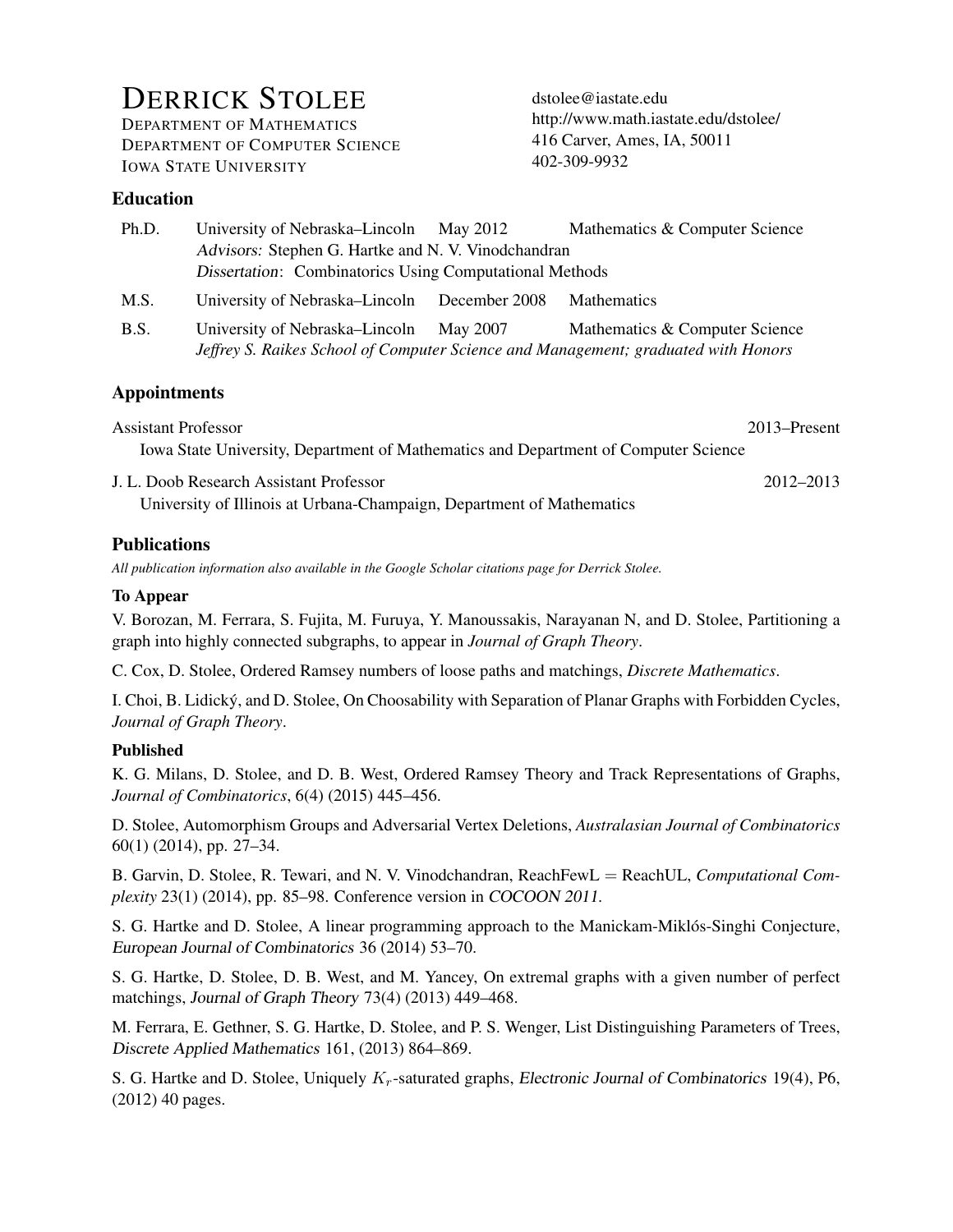#### *Published Journal Articles (continued)*

P. Anand, H. Escuadro, R. Gera, S. G. Hartke, and D. Stolee, [On the hardness of recognizing triangular line](http://orion.math.iastate.edu/dstolee/papers/AEGHS12-TriangularLineGraphs.pdf) [graphs,](http://orion.math.iastate.edu/dstolee/papers/AEGHS12-TriangularLineGraphs.pdf) Discrete Mathematics 312, (2012) 2627–2638.

S. G. Hartke, H. Kolb, J. Nishikawa, and D. Stolee, [Automorphism groups of a graph and a vertex-deleted](http://www.combinatorics.org/Volume_17/Abstracts/v17i1r134.html) [subgraph,](http://www.combinatorics.org/Volume_17/Abstracts/v17i1r134.html) *Electronic Journal of Combinatorics* 17(1), (2010) R134.

#### Refereed Conference Proceedings

D. Stolee and N. V. Vinodchandran, [Space-efficient algorithms for reachability in surface-embedded graphs,](http://orion.math.iastate.edu/dstolee/papers/SV12-SpaceEfficient.pdf) 27th IEEE Conference on Computational Complexity, (2012) 326–333.

B. Garvin, R. Tewari, D. Stolee, and N. V. Vinodchandran, [ReachFewL](http://orion.math.iastate.edu/dstolee/papers/GSTV11-ReachFewL.pdf) = ReachUL, 17th International Computing & Combinatorics Conference, (2011) 252-258.

D. Stolee, C. Bourke and N. V. Vinodchandran, [A log-space algorithm for reachability in acyclic planar](http://orion.math.iastate.edu/dstolee/papers/SBV10-LogspacePlanarDAGs.pdf) [digraphs with few sources,](http://orion.math.iastate.edu/dstolee/papers/SBV10-LogspacePlanarDAGs.pdf) *25th IEEE Conference on Computational Complexity*, (2010) 131–138.

#### Submitted Articles

A. Brandt, M. Ferrara, M. Kumbhat, S. Loeb, D. Stolee, M. Yancey, [I,F-Partitions of Sparse Graphs,](http://orion.math.iastate.edu/dstolee/papers/GRWC15-IFPartitions.pdf) submitted.

J. Diemunsch, N. Graber, L. Kramer, V. Larsen, L. M. Nelsen, L. L. Nelsen, D. Sigler, D. Stolee, C. Suer, [Color-blind index in graphs of very low degree,](http://orion.math.iastate.edu/dstolee/papers/GRWC14-CBI.pdf) submitted.

P. DeOrsey, J. Diemunsch, M. Ferrara, N. Graber, S. G. Harke, S. Jahanebkam, B. Lidicky, L. Nelsen, D. ´ Stolee, E. Sullivan, [On the strong chromatic index of sparse graphs,](http://orion.math.iastate.edu/dstolee/papers/GRWC14-SCI.pdf) submitted.

J. M. Carraher, D. Galvin, S. G. Hartke, A. J. Radcliffe, D. Stolee, [On the independence ratio of distance](http://orion.math.iastate.edu/dstolee/papers/CGHRS14-DistanceGraphs.pdf) [graphs,](http://orion.math.iastate.edu/dstolee/papers/CGHRS14-DistanceGraphs.pdf) submitted.

M. Ferrara, E. Gethner, S. G. Hartke, D. Stolee, P. S. Wenger, [Extending Precolorings to Distinguish Group](http://orion.math.iastate.edu/dstolee/papers/FGHSW14-DistinguishingExtension.pdf) [Actions,](http://orion.math.iastate.edu/dstolee/papers/FGHSW14-DistinguishingExtension.pdf) submitted.

S. Butler, C. Erickson, L. Hogben, K. Hogenson, L. Kramer, R. L. Kramer, J. C.-H. Lin, R. R. Martin, D. Stolee, N. Warnberg, and M. Young, [Rainbow arithmetic progressions,](http://orion.math.iastate.edu/dstolee/papers/DMWS14-RainbowAPs.pdf) submitted.

#### Submitted Conference Articles

D. Stolee, [Automated Discharging Arguments for Density Problems in Grids,](http://orion.math.iastate.edu/dstolee/papers/Sto15-ADAGEonGrids.pdf) submitted.

#### Funding

[2015 Rocky Mountain - Great Plains Graduate Research Workshop in Combinatorics](http://www.nsf.gov/awardsearch/showAward?AWD_ID=1500662&HistoricalAwards=false) (co-PI), National Science Foundation (DMS – Combinatorics, Infrastructure), \$23,408 / 1yr. Active May 2015–April 2016. *GRWC 2015 was a 2-week workshop for graduate students to collaborate intensely on research problems in combinatorics. The organizing committee consists of faculty from five institutions, and the location rotates annually.*

[Mathematical Sciences Sponsorship Fund](http://www.elsevier.com/physical-sciences/mathematics/awards) (PI), Elsevier, \$5,000 / 1yr. Active June 2015. *Funds supported international students to visit GRWC 2015.*

[ILAS Lectureship for Non-ILAS Conferences](http://www.ilasic.org/misc/non_ilas_guidelines.html) (PI), International Linear Algebra Society, \$1,000 / 1yr. Active June 2015.

*Funds supported Franklin Kenter to visit GRWC 2015 as an ILAS Lecturer.*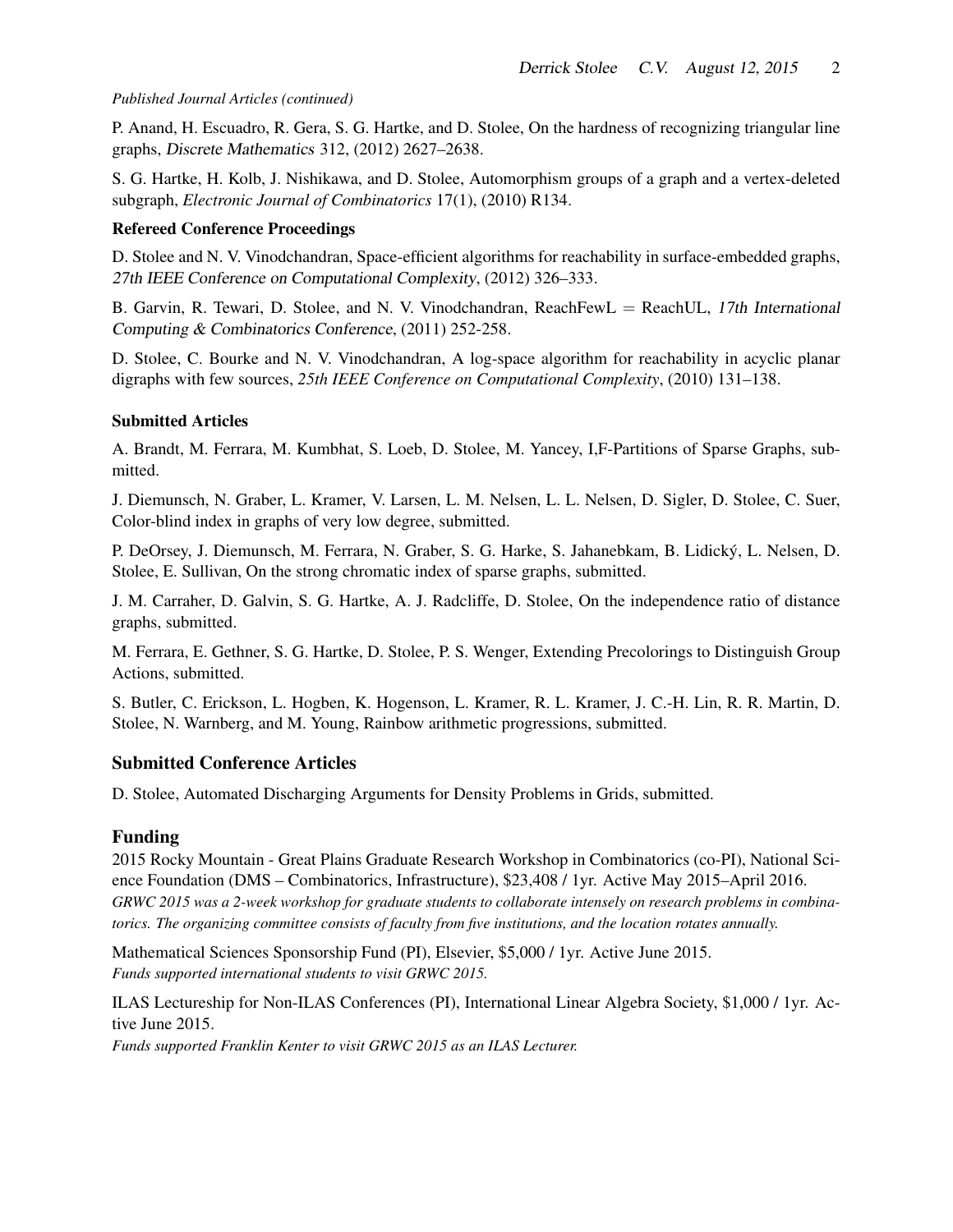#### Awards and Honors

[Presidential Fellowship,](http://www.unl.edu/gradstudies/current/funding/fellowships) University of Nebraska, 2011. *University dissertation fellowship. Four awards per year.*

[Grace Chisholm Young and William Henry Young Award,](http://www.math.unl.edu/department/awards/graduate/) UNL Mathematics Department, 2010. *Department award for excellence in research by a graduate student. Awarded once per year.*

[Othmer Fellowship,](http://arts.unl.edu/art/graduate-assistantships-and-fellowships) University of Nebraska, 2008. *University fellowship for recruiting exceptional scholars seeking terminal degrees.*

#### Teaching Experience

| COMS 635X: Computational Combinatorics.<br>Students will read research papers and lecture notes written by the instructor. Notes will be posted to public blog. | Spring 2016             |
|-----------------------------------------------------------------------------------------------------------------------------------------------------------------|-------------------------|
| MATH 166: Calculus II.<br>Textbook: Thomas' Calculus, Early Transcendentals by Weir.                                                                            | Fall 2015               |
| COMS 330: Discrete Computational Structures.<br>Textbook: Discrete Mathematics and its Applications by Rosen.                                                   | Spring 2015             |
| MATH 207: Matrices & Linear Algebra.<br>Textbook: Elementary Linear Algebra by Larson.                                                                          | Fall 2014               |
| COMS 229: Advanced Programming Techniques.<br>Textbooks: The C Programming Language by Kernighan & Richie; The C++ Programming Language by Stroustrup.          | Spring 2014             |
| MATH 566: Discrete Optimization.<br>Textbook: Combinatorial Optimization by Cook, Cunningham, Pulleyblank, & Schrijver.                                         | Fall 2013               |
| MATH 482: Linear Optimization. (University of Illinois)<br>Textbook: Combinatorial Optimization: Algorithms and Complexity by Papadimitriou & Stieglitz.        | Spring 2013             |
| MATH 412: Graph Theory. (University of Illinois)<br>Textbook: Introduction to Graph Theory by West.                                                             | Fall 2012 & Spring 2013 |
| CSCE 424/824: Computational Complexity. (University of Nebraska)<br>Textbook: Computational Complexity by Arora & Barak.                                        | Spring 2012             |
| MATH 102: Trigonometry. (University of Nebraska)<br>Textbook: Contemporary Trigonometry: A Graphing Approach by Hungerford.                                     | Summer 2011             |

#### Select Presentations

*A full list of all presentations is available [on my website.](http://orion.math.iastate.edu/dstolee/presentations/)*

I,F-Partitions of Sparse Graphs, *AMS Special Session on Topics in Graph Theory, Hypergraphs and Set Systems*, AMS Central Section Meeting, Chicago, IL (10/04/2015).

On independent sets in Cayley graphs over Z, *[AMS Special Session on Trends in Graph Theory](http://jointmathematicsmeetings.org/amsmtgs/2160_abstracts/1096-05-2349.pdf)* AMS/MAA Joint Meetings, Baltimore, MD (01/18/2014).

What experiences matter on your resume?´ *MAA-Young Mathematicians' Network Panel Discussion* AMS/MAA Joint Meetings, Baltimore, MD (01/15/2014).

A linear programming approach to the Manickam-Miklos-Singhi Conjecture. ´ *Mathematics Colloquium*, Rochester Institute of Technology, Rochester, NY (11/07/2013).

A linear programming approach to the Manickam-Miklós-Singhi Conjecture, *[AMS Special Session on Par](http://www.ams.org/meetings/sectional/2208_program_ss18.html#title)[tially Ordered Sets](http://www.ams.org/meetings/sectional/2208_program_ss18.html#title)*, AMS Southeastern Sectional Meeting, Louisville, KY (10/05/2013).